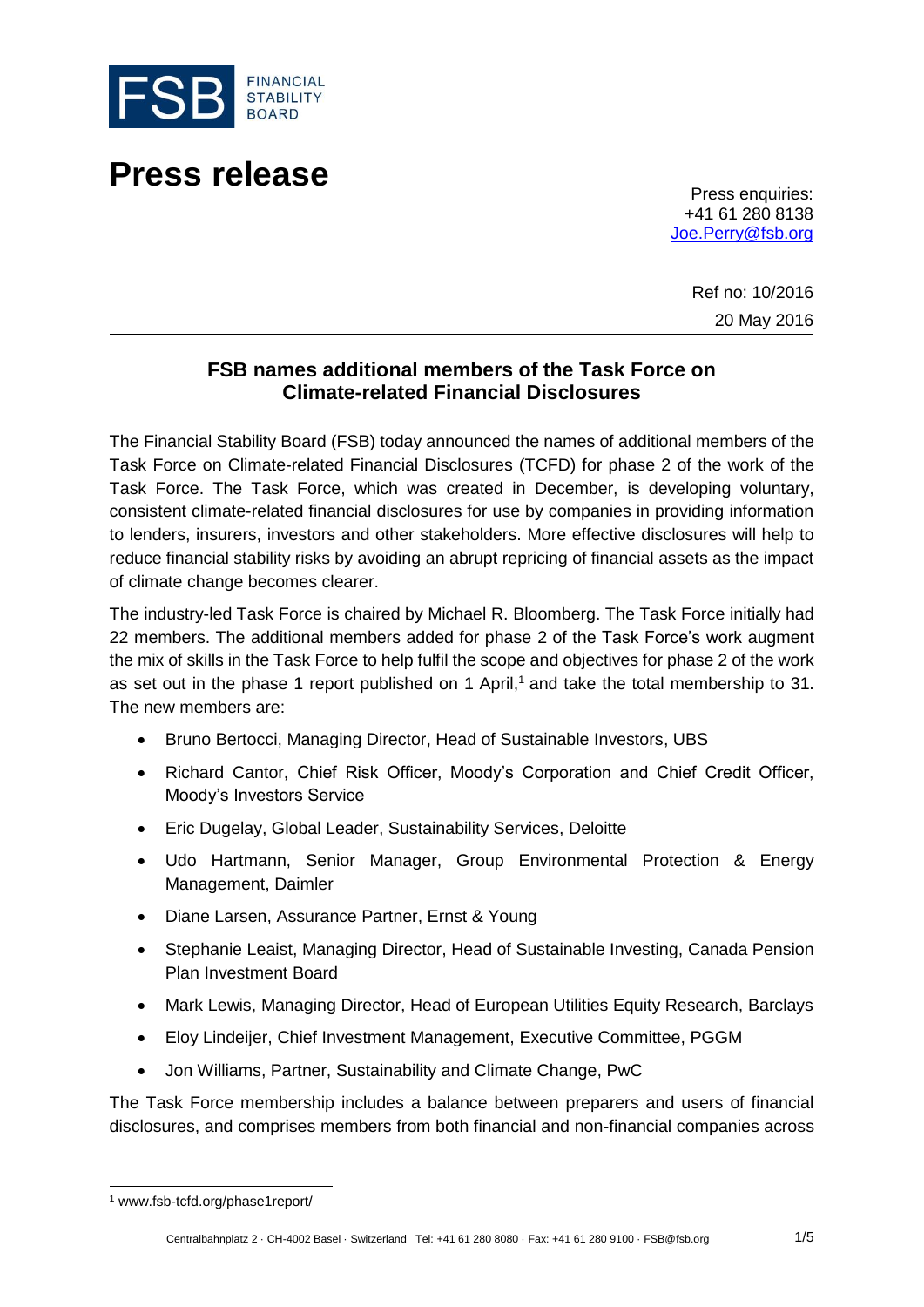a range of countries and relevant areas of expertise. Members of the Task Force act in a personal capacity.

New members of the TCFD took part in the recent meeting of the Task Force in Washington DC on 4-5 May. At the meeting members of the Task Force discussed the initial responses to the phase 1 consultation response and announced that the consultation will stay open until 31 May. The Task Force will hold plenary meetings on 12-13 July in New York, on 13-14 September in Paris and on 15-16 November in London. Some of these meetings may include public sessions. More details will be published on the TCFD website closer to these dates.

The Task Force is considering the physical and non-physical risks associated with climate change and what constitutes effective corporate financial disclosures in this area. Given that access to better quality information on climate-related financial risks will allow market participants to understand and manage these risks better, the FSB at its 31 March Plenary meeting welcomed the phase 1 report by the industry-led Task Force and its intention to undertake extensive stakeholder consultation.

During phase 2, the Task Force will seek to develop a set of recommendations for consistent, comparable, reliable, clear and efficient climate-related financial disclosures. The Task Force will continue to conduct outreach with a wide range of stakeholders to ensure that it receives the necessary input into the development of the final recommendations. The Task Force will present a final report for consultation by end-December.

#### **Notes to editors**

The full list of members of the Task Force, including the additional members announced today, is set out as an appendix.

More details about the work of the Task Force, including videos from public sessions, are available at [www.fsb-tcfd.org.](http://www.fsb-tcfd.org/) TCFD can be followed on Twitter [@FSB\\_TCFD.](https://twitter.com/FSB_TCFD) Details on previous Task Force meetings, are available on the TCFD website. To contact the Task Force e-mail [info@fsb-tcfd.org.](mailto:info@fsb-tcfd.org)

The FSB announced the initial membership for phase 1 of the Task Force's work on 21 January. More details on FSB announcements on the Task Force are available on the [FSB](http://www.fsb.org/what-we-do/policy-development/additional-policy-areas/developing-climate-related-financial-disclosures/)  [website.](http://www.fsb.org/what-we-do/policy-development/additional-policy-areas/developing-climate-related-financial-disclosures/)

The FSB has been established to coordinate at the international level the work of national financial authorities and international standard setting bodies and to develop and promote the implementation of effective regulatory, supervisory and other financial sector policies in the interest of financial stability. It brings together national authorities responsible for financial stability in 24 countries and jurisdictions, international financial institutions, sector-specific international groupings of regulators and supervisors, and committees of central bank experts. The FSB also conducts outreach with 65 other jurisdictions through its six regional consultative groups.

The FSB is chaired by Mark Carney, Governor of the Bank of England. Its Secretariat is located in Basel, Switzerland, and hosted by the Bank for International Settlements.

For further information on the FSB, visit the FSB website, [www.fsb.org.](http://www.fsb.org/)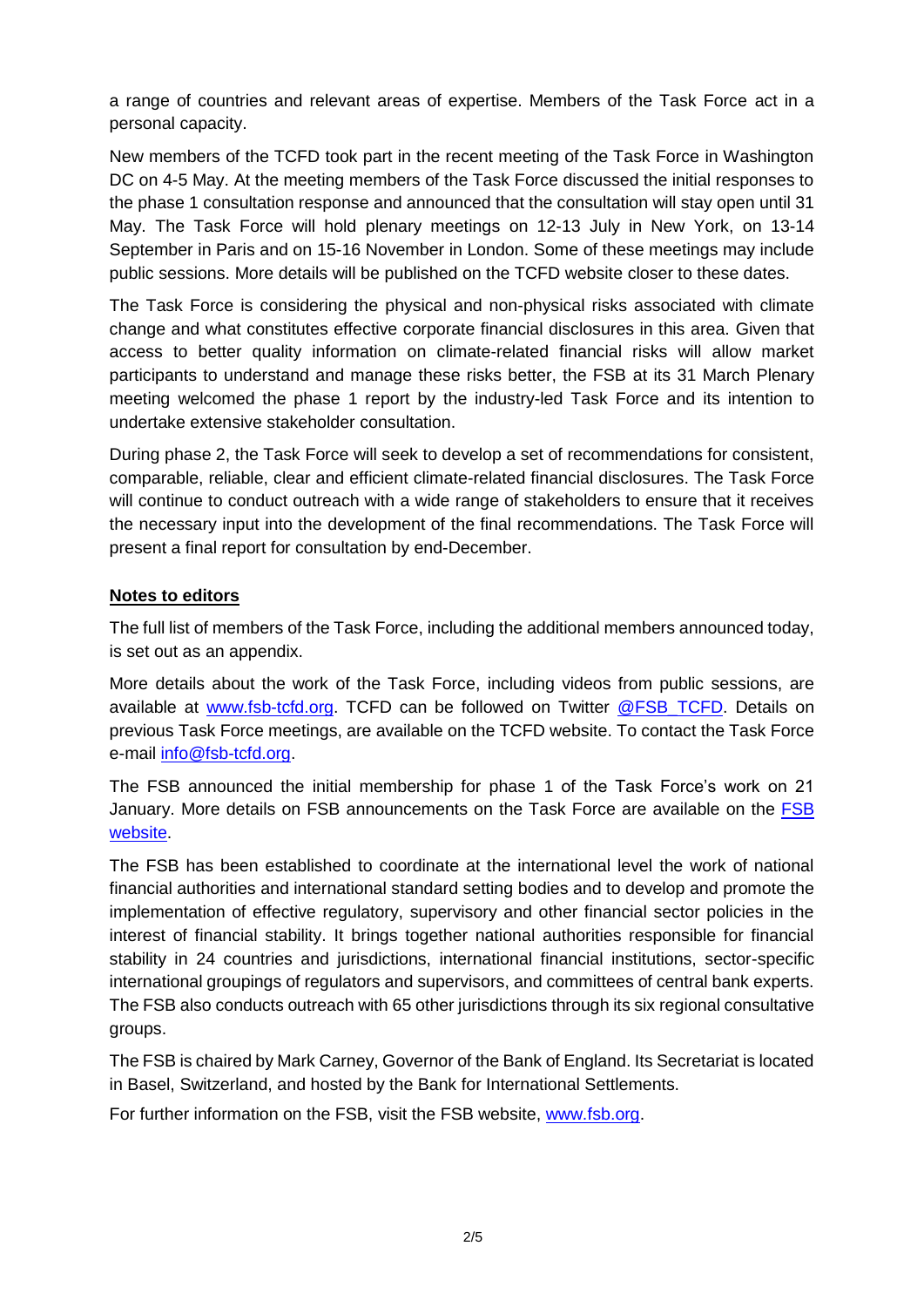## **Expanded Membership of the Task Force on Climate-related Financial Disclosures (TCFD)**

New members for phase 2 underlined.

| <b>Chairman</b>   | <b>Michael R. Bloomberg</b><br><b>Founder and President</b><br><b>Bloomberg LP</b>                                         |
|-------------------|----------------------------------------------------------------------------------------------------------------------------|
| <b>Vice-Chair</b> | <b>Yeo Lian Sim</b><br><b>Special Adviser</b><br>Singapore Exchange                                                        |
| <b>Vice-Chair</b> | <b>Denise Pavarina</b><br><b>Managing Officer</b><br><b>Banco Bradesco</b>                                                 |
| <b>Vice-Chair</b> | <b>Graeme Pitkethly</b><br><b>Chief Finance Director</b><br>Unilever                                                       |
| <b>Vice-Chair</b> | <b>Christian Thimann</b><br>Group Head of Strategy, Sustainability and Public Affairs<br><b>AXA</b>                        |
| <b>Data Users</b> |                                                                                                                            |
|                   | <b>Matt Arnold</b><br>Head, Social and Sustainable Finance Group<br>JP Morgan Chase                                        |
|                   | <b>Bruno Bertocci</b><br>Managing Director, Head of Sustainable Investors<br>UBS                                           |
|                   | <b>David Blood</b><br><b>Senior Partner</b><br><b>Generation Investment Management</b>                                     |
|                   | <b>Stephanie Leaist</b><br>Managing Director, Head of Sustainable Investing<br><b>Canada Pension Plan Investment Board</b> |
|                   | <b>Mark Lewis</b><br>Managing Director, Head of European Utilities Research<br><b>Barclays</b>                             |
|                   | <b>Eloy Lindeijer</b><br>Chief Investment Management, Executive Committee<br><b>PGGM</b>                                   |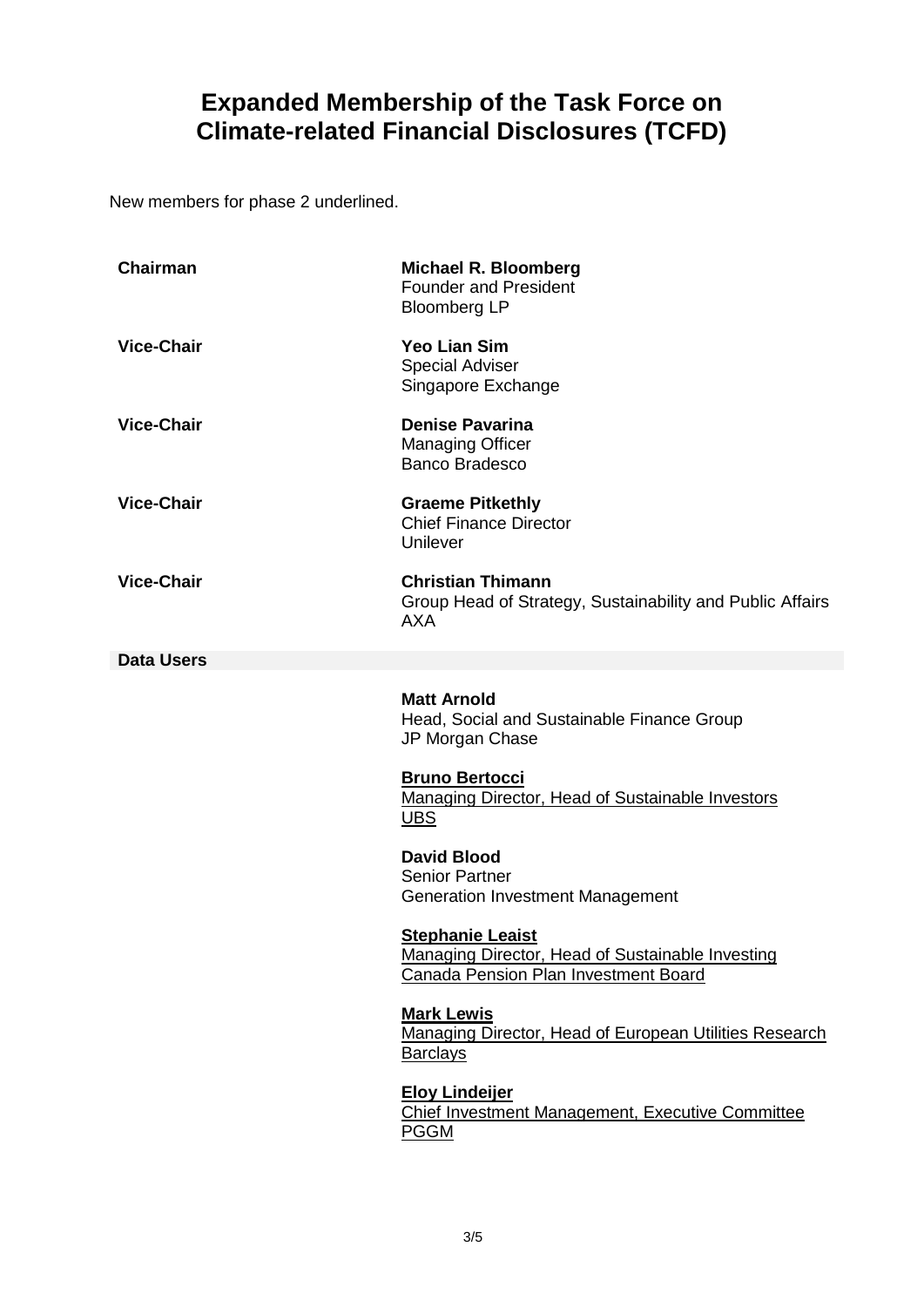**Ruixia Liu** General Manager, Risk Department Industrial and Commercial Bank of China **Masaaki Nagamura** Head, Corporate Social Responsibility Tokio Marine Holdings **Martin Skancke** Chair, Risk Committee **Storebrand** and Chair, Principles for Responsible Investment **Andreas Spiegel** Head Group Sustainability Swiss Re **Steve Waygood** Chief Responsible Investment Officer Aviva Investors **Deborah Winshel** Managing Director, Global Head of Impact Investing **BlackRock Koushik Chatterjee** Group Executive Director, Finance and Corporate Tata Group **Liliana Franco** Director, Accounting Organization and Methods Air Liquide Group **Udo Hartmann** Senior Manager, Group Environmental Protection & Energy Management **Daimler Thomas Kusterer** Chief Financial Officer EnBW

**Data Preparers**

**Guiseppe Ricci** Health, Safety, Environment and Quality Executive Vice President ENI

**Fiona Wild** Vice President, Environment and Climate Change BHP Billiton